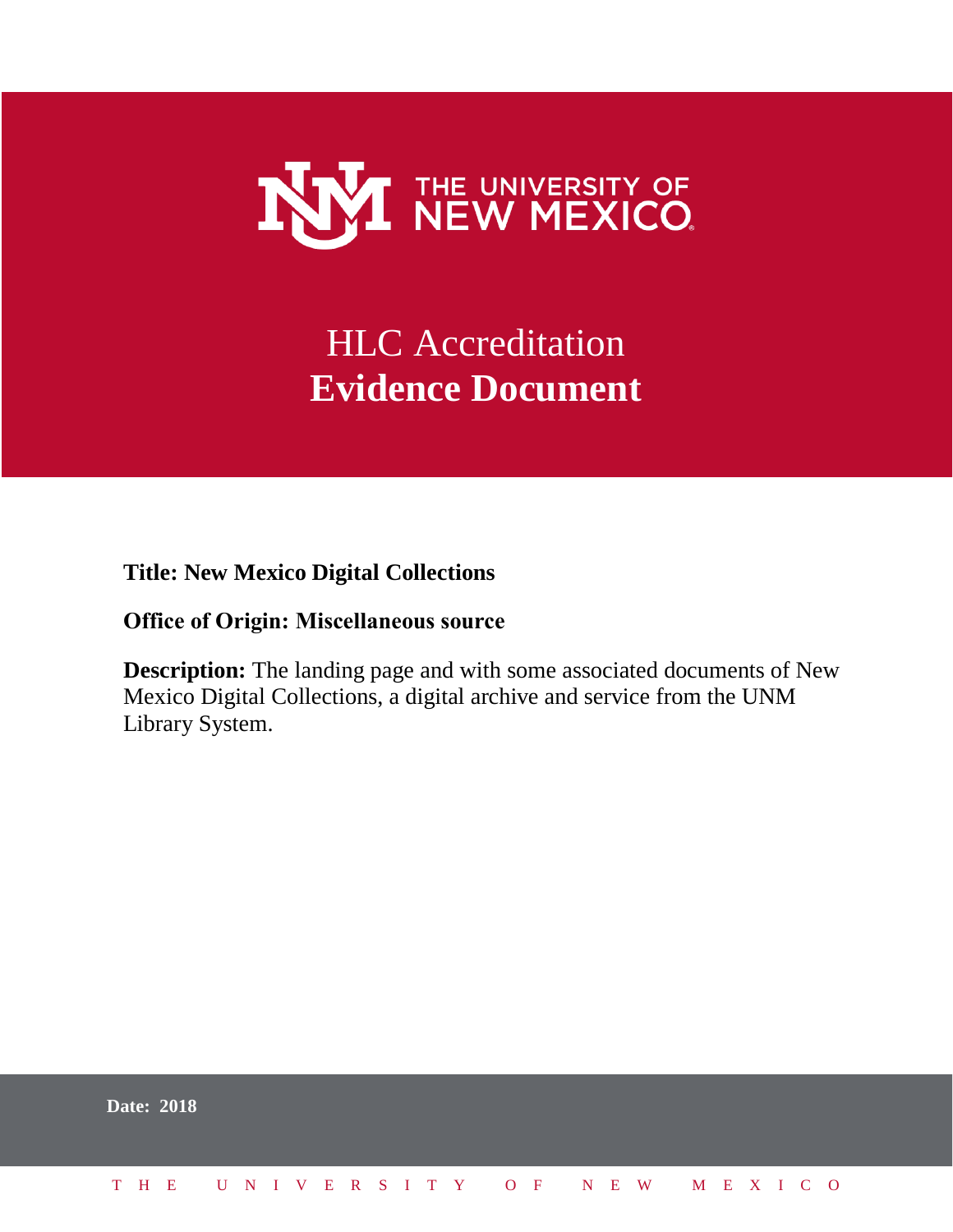# **NEW MEXICO DIGITAL COLLECTIONS PARTICIPATING INSTITUTION FORM**

The University of New Mexico University Libraries hosts New Mexico Digital Collections (NMDC). The collections originate from the University of New Mexico and from other New Mexico cultural heritage institutions. These collections provide access to digitized photographs, manuscripts, posters, oral histories, videos, maps, and books from libraries, museums, and cultural centers across the state. Topics include New Mexico history, water and land issues. Other subjects are Latin American art and politics. NMDC runs on a CONTENTdm platform and is a public website accessible to all. Copyright restrictions are the purview of each NMDC partner.

All libraries, archives, museums, and other cultural institutions are encouraged to join NMDC as partners. Within NMDC, each partner has its own web page. Partners usually have their entire digitized objects into a single collection (e.g., Collections from the Farmington Museum). When partners have very large collections, they can organize their digitized objects into several separate collections (e.g., Collection from the Palace of the Governors Photo Archives: Ben Wittick Collection, Jesse Nusbaum Collection, and so on).

# **1. CONTENTdm Project Client Requirements**

- Windows Vista or Windows 7
- 2 GB RAM is recommended
- 2 GB of available hard-disk space for installation
- Minimum display resolution of  $1024 \times 768$
- A broadband Internet connection to the CONTENTdm Server
- Adobe® Reader

#### **2. Metadata and Scanning Standards**

Each digitized object is accompanied by metadata in the Dublin Core format. Partner institutions will follow the following standards, available on NMDC main page under "About":

- Dublin Core Metadata Elements
- [CDP Dublin Core Metadata Best Practices](http://econtent.unm.edu/about/DC_Best_Practices.pdf)
- [Working Guidelines for Applying Dublin Core to CSWR Projects](http://econtent.unm.edu/about/Working_guidelines.doc)
- [CSWR Guidelines for Using PBCore](http://econtent.unm.edu/about/PBCore.pdf)
- [CDP Digital Imaging Best Practices](http://econtent.unm.edu/about/BCR_CDP_Digital_Imaging_Best_Practics_June_2008.pdf)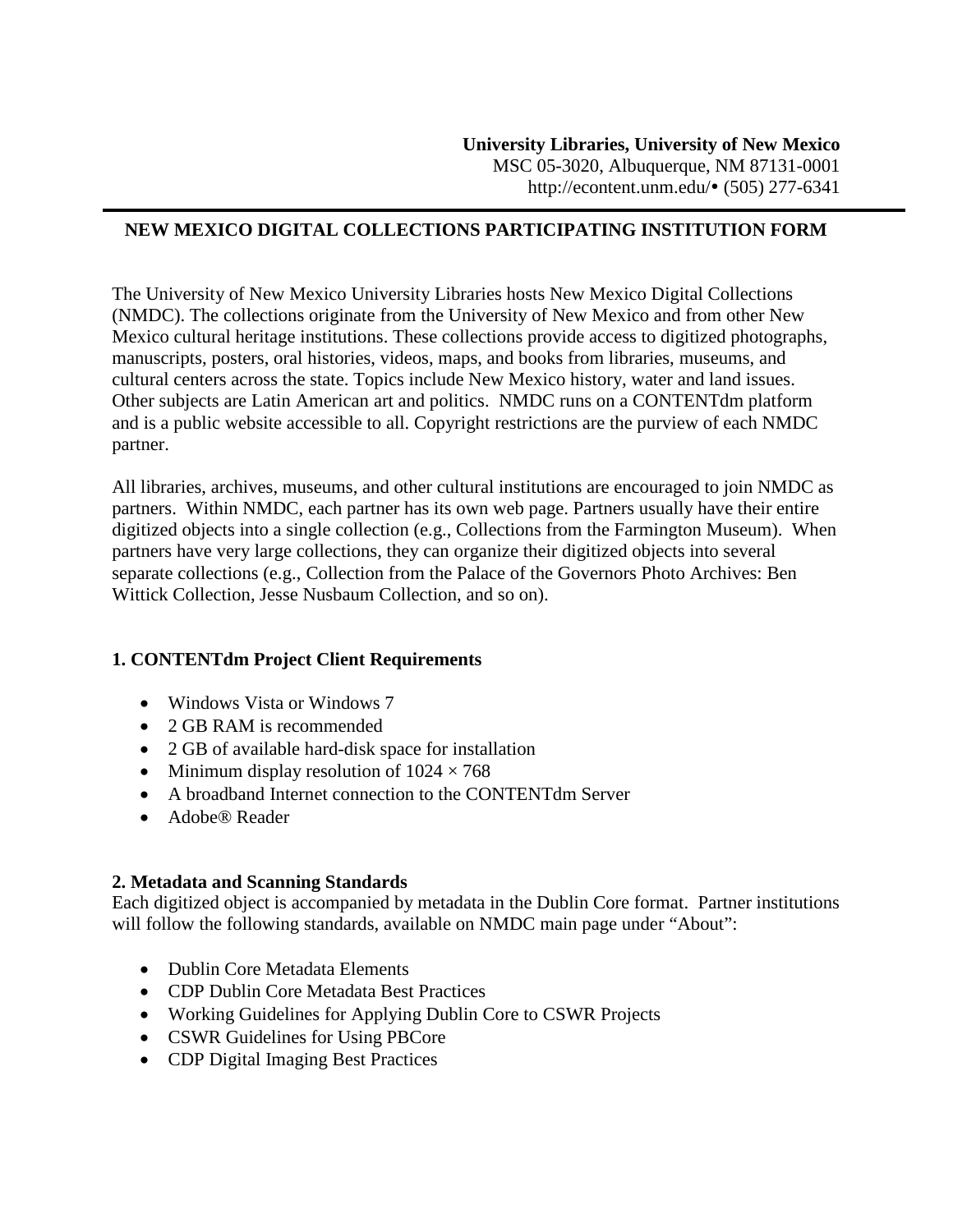# **3. Financial Requirements**

There is no cost to join NMDC.

## **4. Training**

Training is required. The UNM University Libraries can provide training in person or online. Cost of on-site training at a partner's institution will be covered by the partner.

## **5. Support**

The UNM University Libraries will provide routine telephone and email support to help partners with ingesting content and configuring their web space on the NMDC website. More complex support issues or change requests will be evaluated on a case-by-case basis, and may be approved or rejected based on the available resources at UNM University Libraries.

## **6. Contact**

Kevin Comerford, Director of Digital Initiatives and Scholarly Communications 505-277-6341 kevco@unm.edu

# **7. NMDC Partner Agreement**

As participant in NMDC, we agree to abide to all partner guidelines and training requirements.

| Participating institution signature: |  |
|--------------------------------------|--|
| Date:                                |  |
| UL signature:                        |  |

1/30/2015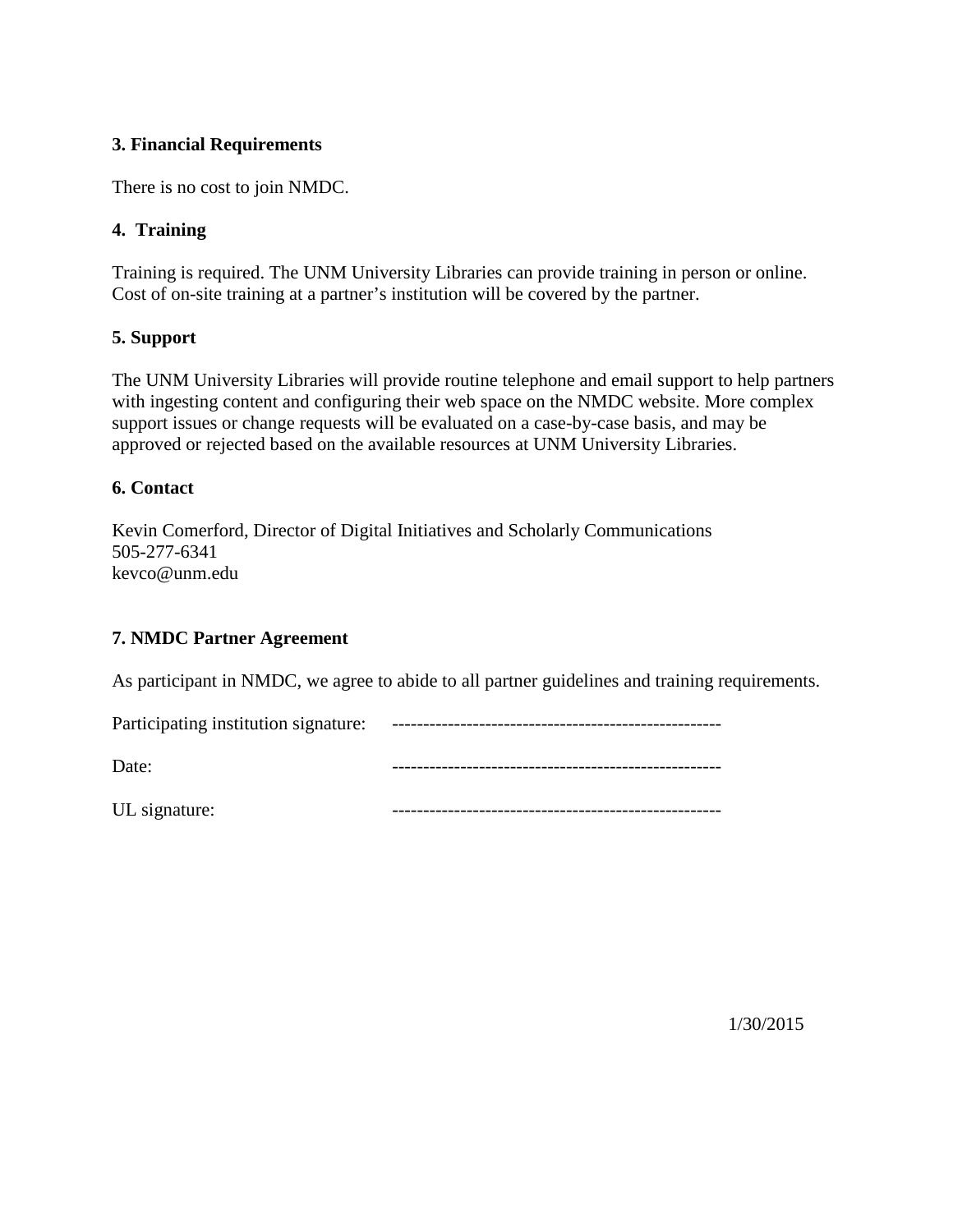Sept. 3, 2010, rev. 2/2015, 3/2015

# **New Mexico Digital Collections Policies and Practices**

New Mexico Digital Collections (NMDC) is a central search portal for digital collections about New Mexico. A service of the University of New Mexico Libraries, we provide access to digitized photographs, manuscripts, posters, oral histories, videos, maps, and books from libraries, museums, and cultural centers across the state. NMDC is on the ContentDM platform.

NMDC is organized by institutions. Digitized resources can be searched as a group or by institution. It contains digitized resources that are housed physically in each institution (in some instances, the collections were acquired in a digital form only). For the University Libraries, every digitized resource is linked to a UL finding aid in RMOA or a MARC record in the library catalog.

As of 2/2015, the following NM institutions have their digitized resources represented in NMDC.

- [Albuquerque Museum](http://econtent.unm.edu/cdm/albmus)
- [Farmington](http://econtent.unm.edu/cdm/farmus) Museum
- [Hubbard Museum of the American West](http://econtent.unm.edu/cdm/hubmusamewes)
- [Indian Pueblo Cultural Center](http://econtent.unm.edu/cdm/indpueculcen)
- [Institute of American Indian Arts \(IAIA\)](http://econtent.unm.edu/cdm/insameindart)
- [Los Lunas Museum of Heritage and Arts](http://econtent.unm.edu/cdm/loslunmusherart)
- [Museum of International Folk Art](http://econtent.unm.edu/cdm/musintfolart)
- [National Hispanic Cultural Center](http://econtent.unm.edu/cdm/nathisculcen)
- New Mexico History Museum [Chavez History Library](http://econtent.unm.edu/cdm/chahislib) [Palace of the Governors Photo Archives](http://econtent.unm.edu/cdm/phoarc)
- [New Mexico Museum of Natural History and Science](http://econtent.unm.edu/cdm/newmexmusnathis)
- [New Mexico State University Library](http://econtent.unm.edu/cdm/newmexstaunilib)
- [Roswell Museum and Art Center](http://econtent.unm.edu/cdm/rosmusartcen)
- [Silver City Museum](http://econtent.unm.edu/cdm/silcitmus)
- University of New Mexico
	- [Art Museum](http://econtent.unm.edu/cdm/artmus)
	- [CSWR and University Libraries](http://econtent.unm.edu/cdm/unilib) [Health Historical Collection](http://econtent.unm.edu/cdm/hhcvis)
	- [Tamarind Institute](http://econtent.unm.edu/cdm/tamins)

See also document: NMDC Partner Agreement on how to join NMDC.

# **1. PROJECT PRACTICES**

Partners abide to following standards and practices. These documents are available on the NMDC page:

[Dublin Core Metadata Elements](http://dublincore.org/documents/dces/) [CDP Dublin Core Metadata Best Practices](http://econtent.unm.edu/about/DC_Best_Practices.pdf)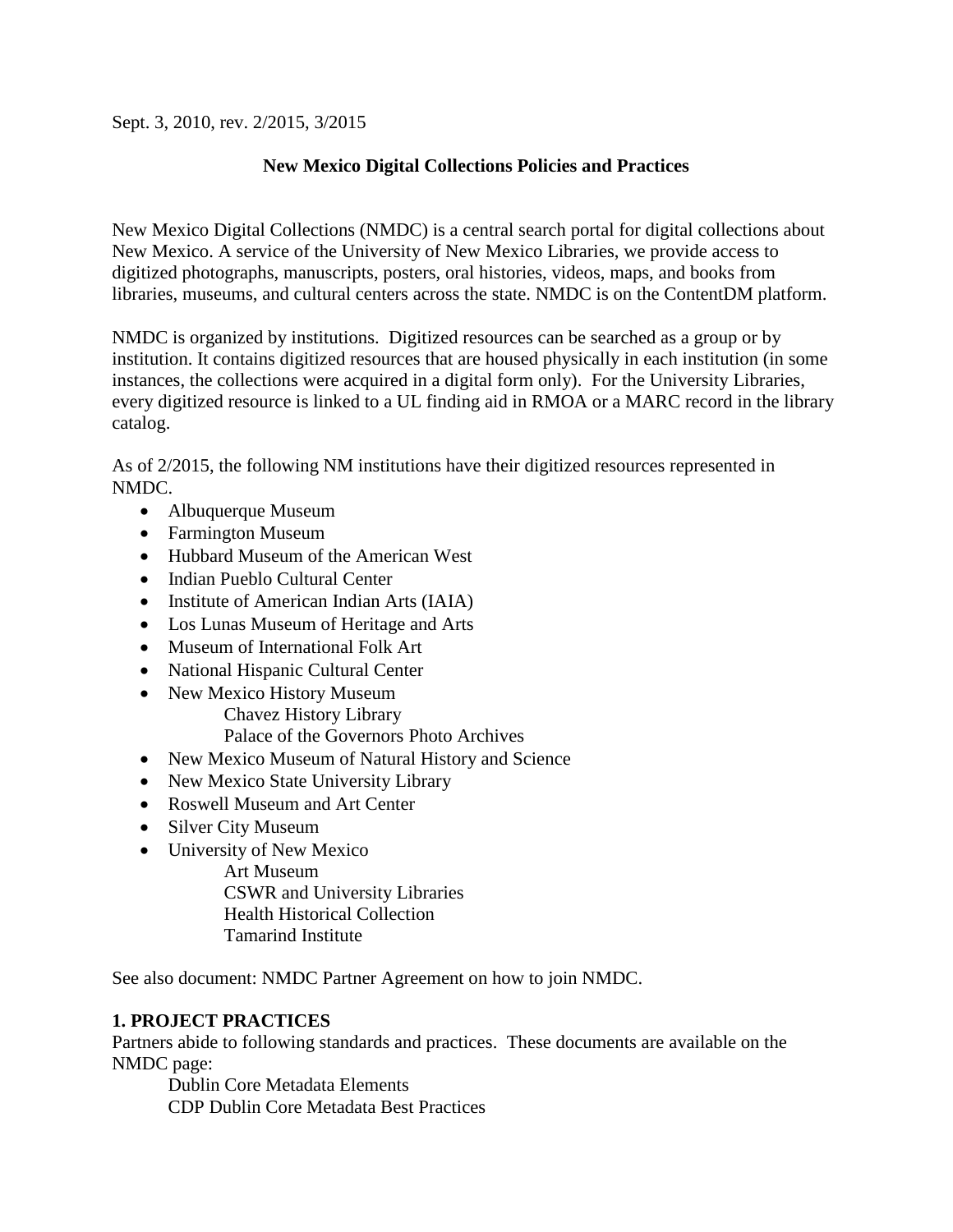[Working Guidelines for Applying Dublin Core to CSWR Projects](http://econtent.unm.edu/about/Working_guidelines.doc) [CSWR Dublin](http://econtent.unm.edu/about/PBCore.pdf) Core Guidelines [New](http://econtent.unm.edu/about/BCR_CDP_Digital_Imaging_Best_Practics_June_2008.pdf) Mexico Digital Collections Policies and Practices [New](http://econtent.unm.edu/about/BCR_CDP_Digital_Imaging_Best_Practics_June_2008.pdf) Mexico Digital Collections Partner Agreement Scanning Guidelines for NMDC

The UL does authority control for names and subjects. At this time, we do not use the "control vocabularies" feature in ContentDM.

# **2. ORGANIZING PRINCIPLES**

# **2.1 CSWR and University Libraries**

Digitized materials are organized in several ways:

# 2.1.1. Named archival collection with corresponding RMOA and library catalog MARC records

These are the majority. The purpose of having named collections (called "buckets" in NMDC) is to highlight our collections. When a significant percentage of a collection has been digitized, the UL create a bucket for the collection. The name of each bucket matches the name of the collection in the RMOA finding aid and the library catalog MARC records. These are arranged alphabetically in NMDC.

For pictorial collections, a bucket should include a minimum of 50 images or an entire collection. For manuscript collections, a bucket will be created when over 100 pages from a collection are digitized (note that this may be a much smaller number of items).

# 2.1.2 "Items from Manuscripts, Pictorial and Music Collections" bucket

When a small number of items from a collection are digitized, it does not warrant a bucket. Instead, images are lumped together in the "Items from Manuscripts, Pictorial and Music Collections" bucket.

# 2.1.3. Books with corresponding library catalog MARC records

Digitized books are in the "Books" bucket.

# 2.14. UNM Archives collections

UNM Archives collections, with the exception of the "UNM Archives. Board of Regents Records. Historic Furnishing Project" are in a single bucket called "UNM Archives."

# **2.2 Other NMDC Partners**

With the exception of the New Mexico History Museum, other partners have chosen to have a single bucket for their digitized resources.